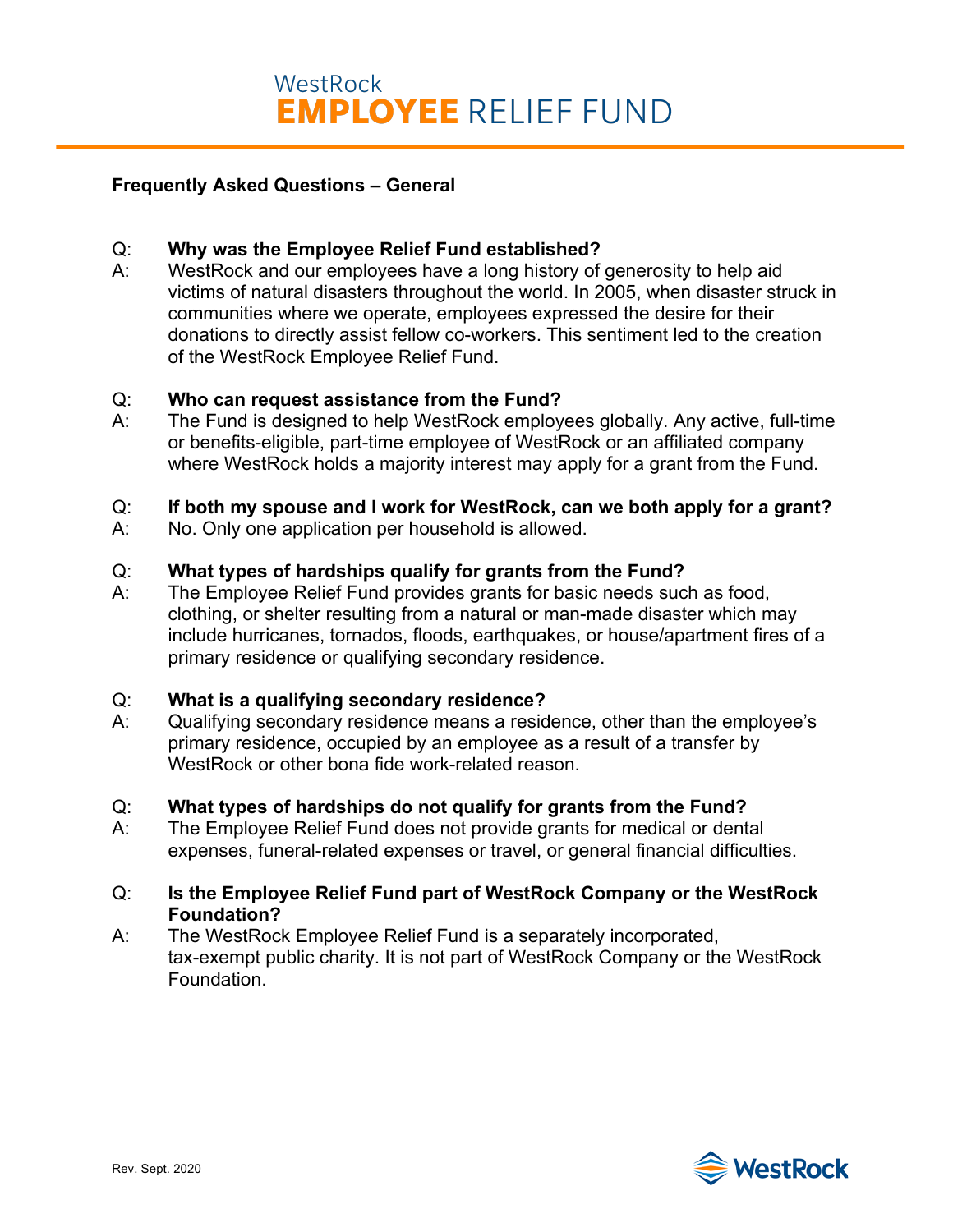# **Frequently Asked Questions – Applying for a grant**

## Q: **How do I apply for a grant from the Employee Relief Fund?**

A: Applications are available on the WestRock Employee Relief Fund website at www.westrock.com/employee-relief-fund. Forms may also be obtained from your local Human Resources manager.

## Q: **If I submit an application, will my information remain confidential?**

A: Absolutely.

## Q: **To whom do I send my application form?**

- A: Applications can be faxed to our confidential fax number at 1-804-386-0789, emailed to employeerelieffund@westrock.com or mailed to: WestRock Employee Relief Fund ATTN: Mandy Burnette 1000 Abernathy Road NE, Suite 125 Atlanta, GA 30328 USA
- Q: **How long is the application review process and when can I expect an answer or funds?**
- A. Once the application is received, the Fund's administrative committee will review and determine eligibility. Please allow 2-3 weeks for processing.

### Q: **If approved, how will I receive my grant?**

- A: Grant payments are made via direct deposit to the account on file with payroll. If the employee does not use direct deposit for their paycheck, a check will be mailed to the address on file with Human Resources.
- Q: **Are grants made by the Fund to employees considered as taxable income at the federal or state level?**
- A: Tax laws governing grants vary by country and region. In general, grants made to US-based employees are not taxable. All grant recipients should consult with their individual tax advisors to determine the treatment of the funds they receive.

### Q: **For grants that are approved, how much money is available?**

- A: The maximum grant amount is USD \$5,000.
- Q: **Is there a limit to how many times any one employee (and his or her family) may receive a grant?**
- A: It is our hope that an employee will never need to apply for a grant. However, if disaster strikes, the Employee Relief Fund will consider one grant application per employee for that disaster. Should an employee experience a different disaster at another time, a new grant application may be submitted.